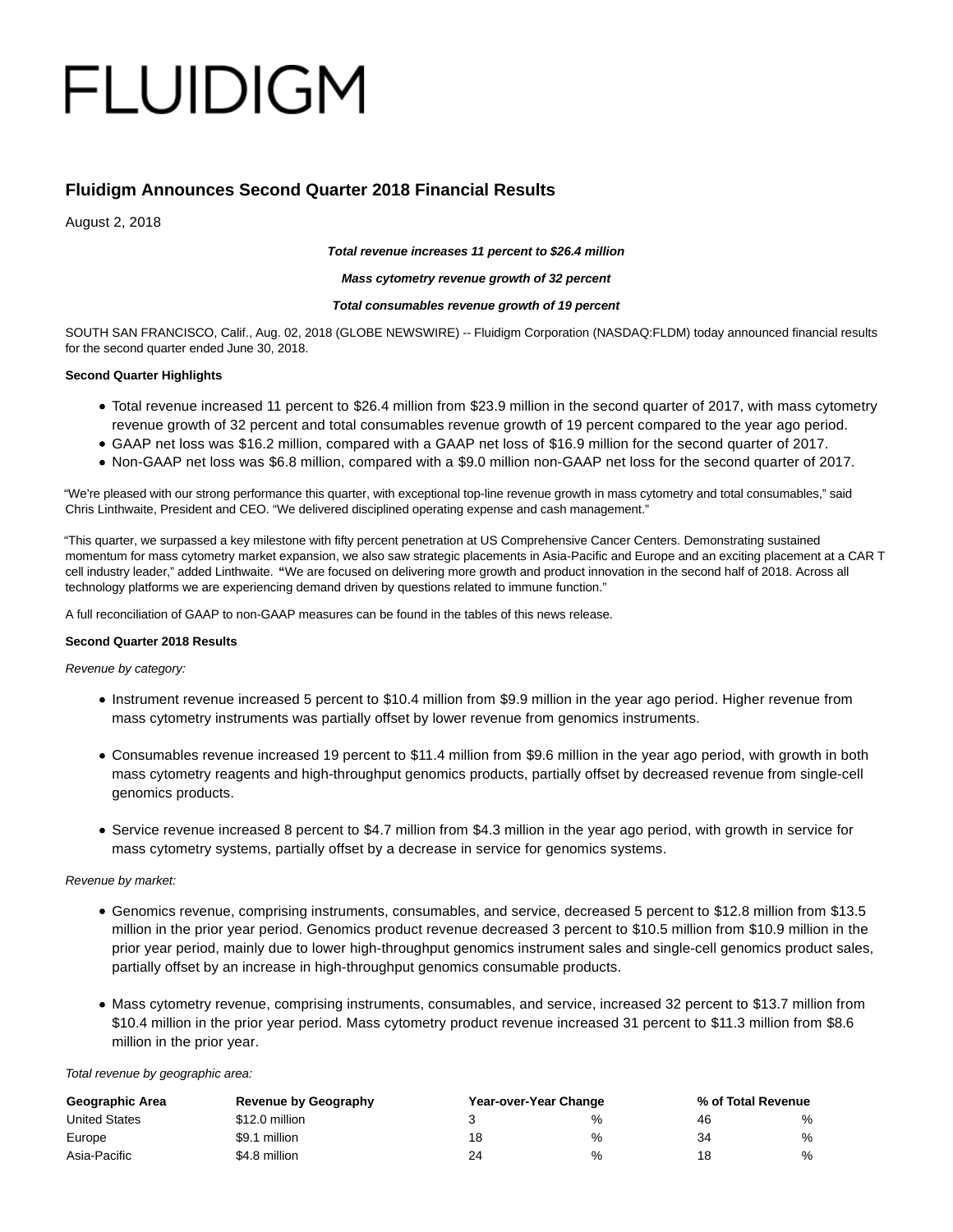| Other | \$0.5 million | $\sqrt{2}$<br>いへい | % | % |
|-------|---------------|-------------------|---|---|
|       |               |                   |   |   |

### Product margin:

GAAP product margin was 48.8 percent in the second quarter of 2018 compared to 44.6 percent in the year ago period and 50.1 percent the first quarter. Non-GAAP product margin was 65.0 percent in the second quarter of 2018 compared to 63.0 percent in the year ago period and 67.2 percent in the first quarter. The increase in year-over-year product margins was primarily due to product mix and average selling prices, partially offset by higher costs from lower production volumes. The increase in GAAP product margin was also due to fixed amortization over higher revenue in the second quarter of 2018. The sequential decline in product margins was primarily due to product mix.

### Cash, cash equivalents, and investments as of June 30, 2018:

Cash, cash equivalents, and investments as of June 30, 2018, were \$40.4 million. Cash, cash equivalents, and investments as of March 31, 2018, were \$47.3 million.

### **Operational and Business Progress**

### **New product innovations:**

- **Lower-Cost, Full-Length mRNA Sequencing Application for the C1™**: In July, Fluidigm launched a new workflow application that the company developed with New England Biolabs for full-length mRNA sequencing analysis. This application is ideal for validation and further interrogation of new single-cell populations identified by ultrahigh throughput methods, expanding the capability of the C1 to advance new single-cell discoveries.
- **First Multimodal Single-Cell Application for the C1**: In July, Fluidigm announced a new T-ATAC-seq application for use on the C system. Using the C1 Open App™ application, Stanford University researchers led by Dr. Ansuman Satpathy developed T-ATAC-seq to pair specific receptor sequences and epigenomic states in single cells. This application provides a powerful tool to uncover new insights into the development of the immune system and its role in a range of human disease. The research is published in Nature Medicine, and the application is publicly available on Fluidigm® Script Hub ™.
- **Advanta ™Sample Identification Genotyping Panel for Translational and Clinical Research:** In June, Fluidigm launched the Advanta Sample ID Genotyping Panel for the Biomark™ HD system. This panel enables laboratories to accurately detect a unique genetic fingerprint from each sample at each stage of the sample journey. By utilizing the Biomark HD system, the workflow offers many additional benefits to sample identification, including decreased hands-on time and significant cost savings compared to traditional qPCR methods.

### **Strategic agreements:**

**Fluidigm and Genomenon to Offer Evidence-Based Genomic Panel Design Service**: In June, Fluidigm announced a co-marketing agreement with Genomenon to offer evidence-based panel design services for translational and clinical disease research. Through this joint panel design services offering, researchers will be able to accelerate the design of disease-specific next-generation sequencing, genotyping, and real-time PCR panels for use with highly efficient Fluidigm automated microfluidic systems.

### **Third Quarter 2018 Guidance**

- Total revenue of \$26 million to \$29 million.
- GAAP operating expenses of \$27.5 million to \$28.5 million.
- Non-GAAP operating expenses of \$24.5 million to \$25.5 million excluding stock-based compensation and depreciation and amortization expenses of approximately \$2 million and \$1 million, respectively.
- Total cash outflow of \$7.5 million to \$8.5 million.

### **Conference Call Information**

Fluidigm will host a conference call today, August 2, 2018, at 2:00 p.m. PT (5:00 p.m. ET) to discuss second quarter 2018 financial results and operational progress. Individuals interested in listening to the conference call may do so by dialing (877) 556-5248 for domestic callers, or (720) 545-0029 for international callers. Please reference Conference ID 9766389. A live webcast of the conference call will be available online from the Investor Relations page of the Company's website at [http://investors.fluidigm.com/events.cfm.](https://www.globenewswire.com/Tracker?data=Q5bdGFyGW1xgVJORgKW44FbOagq6LQNlH2uDr-RJVhGmEtIevNhggNQVhNgCrRoRwAbY2UwLRdlXSG0GY9D74Z8W7pKX0gB7Yf8vSf1hZgQeJu1jEB7neHl2VSORTzp8JWM-HBD8K2aUvCOojgU0Gw==)

The link will not be active until 1:45 p.m. PT (4:45 p.m. ET) on August 2, 2018.

After the live webcast, the call will be archived on Fluidigm's Investor Relations page at [http://investors.fluidigm.com/.](https://www.globenewswire.com/Tracker?data=Q5bdGFyGW1xgVJORgKW44FbOagq6LQNlH2uDr-RJVhFqaDU466X_ddEiz4YRKdhC_Re0L_V26wapXo4zl8INfPTG-Z3OzvjQnw0UcH8ejYqd_8Rl0-cZrTcDwJN7olPl) In addition, a telephone replay of the teleconference will be available 90 minutes after the end of the call. The replay dial-in numbers are (855) 859-2056 for domestic callers and (404) 537-3406 for international callers. Please use the conference ID number: 9766389. The telephone replay will be available until August 9.

### **Statement Regarding Use of Non-GAAP Financial Information**

Fluidigm has presented certain financial information in accordance with U.S. GAAP and also on a non-GAAP basis for the three-month periods ended June 30, 2018, and June 30, 2017, as well as projected for the third quarter of 2018. Management believes that non-GAAP financial measures, taken in conjunction with GAAP financial measures, provide useful information for both management and investors by excluding certain non-cash and other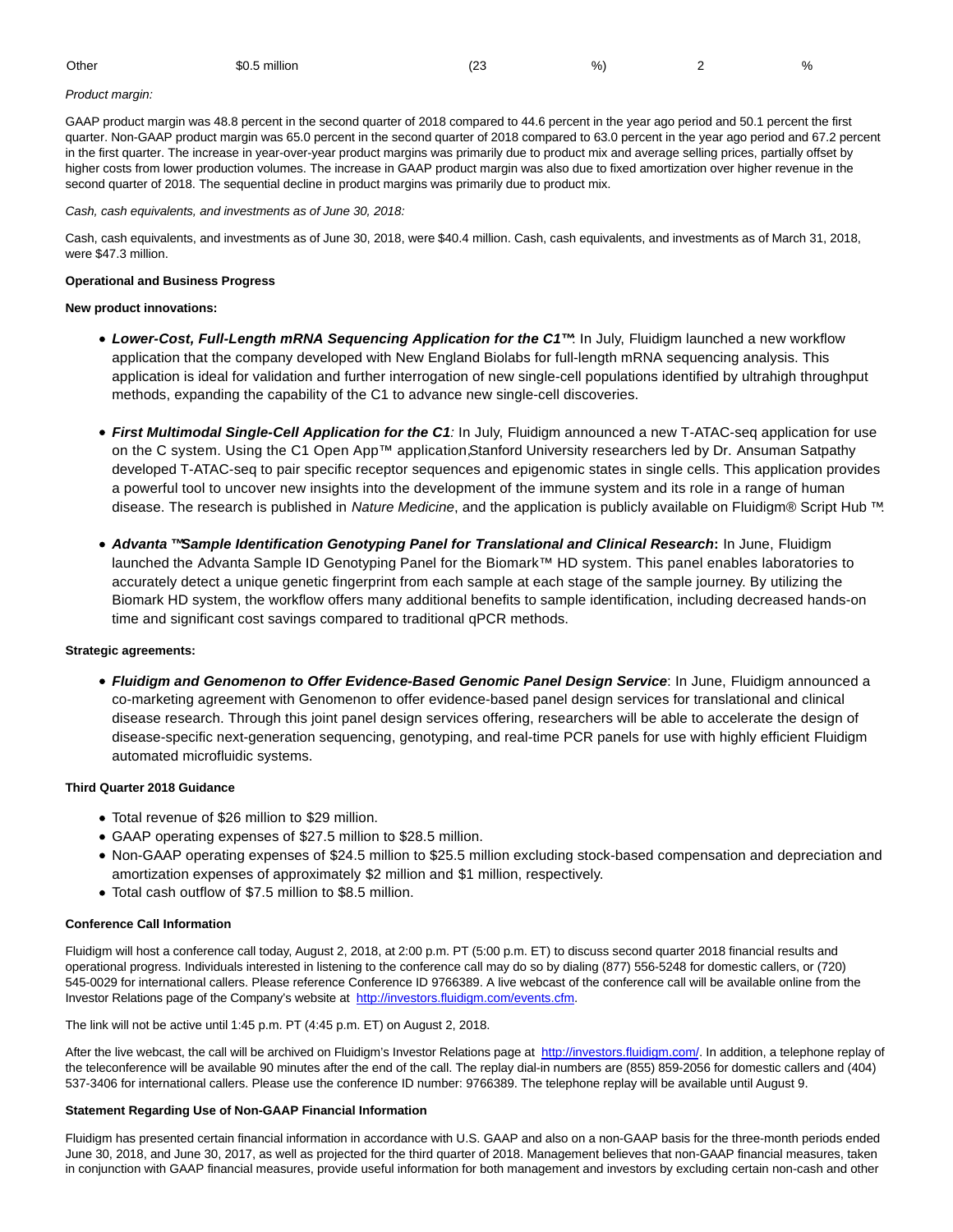expenses that are not indicative of the company's core operating results. Management uses non-GAAP measures to compare the company's performance relative to forecasts and strategic plans and to benchmark the company's performance externally against competitors. Our estimates of forward-looking non-GAAP operating expenses exclude estimates for stock-based compensation expense and depreciation and amortization; loss on disposal of property and equipment; future changes relating to developed and acquired technologies; other intangible assets; and income taxes, among other items, certain of which are presented in the tables accompanying our earnings release. The time and amount of certain material items needed to estimate non-GAAP financial measures are inherently unpredictable or outside of our control. Material changes to any of these items could have a significant effect on guidance and future GAAP results. Non-GAAP information is not prepared under a comprehensive set of accounting rules and should only be used to supplement an understanding of the company's operating results as reported under U.S. GAAP. Fluidigm encourages investors to carefully consider its results under GAAP, as well as its supplemental non-GAAP information and the reconciliation between these presentations, to more fully understand its business. Reconciliations between GAAP and non-GAAP operating results are presented in the accompanying tables of this release.

### **Use of Forward-Looking Statements**

This press release contains forward-looking statements within the meaning of the Private Securities Litigation Reform Act of 1995, including, among others, statements regarding growth in product sales, strategic plans, market growth in immunology and immuno-oncology, anticipated benefits for collaborations and new products, and projected revenues, expenses, and cash flows for the third quarter of 2018. Forward‑looking statements are subject to numerous risks and uncertainties that could cause actual results to differ materially from currently anticipated results, including but not limited to challenges inherent in developing, manufacturing, launching, marketing, and selling new products; risks relating to reliance on sales of capital equipment for a significant proportion of revenues in each quarter; potential product performance and quality issues; the possible loss of key employees, customers, or suppliers; intellectual property risks; competition; uncertainties in contractual relationships; Fluidigm research and development, sales, marketing, and distribution plans and capabilities; reduction in research and development spending or changes in budget priorities by customers; interruptions or delays in the supply of components or materials for, or manufacturing of, its products; seasonal variations in customer operations; unanticipated increases in costs or expenses; and risks associated with international operations. Information on these and additional risks and uncertainties and other information affecting Fluidigm's business and operating results is contained in the Fluidigm Annual Report on Form 10-K for the year ended December 31, 2017, and in its other filings with the Securities and Exchange Commission, including the Fluidigm Quarterly Report on Form 10-Q for the quarter ended March 31, 2018. These forward-looking statements speak only as of the date hereof. Fluidigm disclaims any obligation to update these forward-looking statements except as may be required by law.

### **About Fluidigm**

Fluidigm (NASDAQ:FLDM) develops, manufactures, and markets life science analytical and preparatory systems for markets such as mass cytometry, high-throughput genomics, and single-cell genomics. We sell to leading academic institutions, clinical research laboratories, and pharmaceutical, biotechnology, and agricultural biotechnology companies worldwide. Our systems are based on proprietary microfluidics and multiparameter mass cytometry technology and are designed to significantly simplify experimental workflow, increase throughput, and reduce costs while providing excellent data quality. Fluidigm products are provided for Research Use Only. Not for use in diagnostic procedures.

We use our website [\(www.fluidigm.com\),](https://www.globenewswire.com/Tracker?data=KXyng4Q00Iy-FLYT-j-LwlUn6gYFOwXjciFIuOyPwrW7JzdMO0Xx8pGRFymXdmUFz7jxaV9zR4jmgc6N7fBSiw==) corporate Twitter account [\(@fluidigm\),](https://www.globenewswire.com/Tracker?data=YWBD_VbBTjNVoPBFdKNQQRoBZFW_vJUWRIaRWCjoMQn6nugj_Y7-o1NLN_uFtmt60hV_gwVGeRhUyBO3BnPg0g==) Facebook page [\(https://www.facebook.com/fluidigm\),](https://www.globenewswire.com/Tracker?data=WRy4qdsWeL8GZZUqcFemI5RO6XnkOWv89KYHuGLMRnIMY1QAB9tVFQi9qBrKo5rAkfSiwv3oSaDn0bjme8zMyUHnyhMumTdROXVdrl_bshAy2mkZUB4ESxf9zic4-hid) and LinkedIn page [\(https://www.linkedin.com/company/fluidigm-corporation\)](https://www.globenewswire.com/Tracker?data=WRy4qdsWeL8GZZUqcFemI0K0eWaLFkdxFSRDGF8ySkl6Sbry6q_n2LlAlEjWXphx9xsC8aOxYbqZBURxDC2ON8mYGAXLQMbbLtykL0VPQVSgccnhjktUbNFhVC6VDzEiMtk8m4DKhRjv3ZfvrofY6ZmiY3_Tjr-fbAkbtn-VBa-1HAUod1OSn0x0TBSulS10) as channels of distribution of information about our products, our planned financial and other announcements, our attendance at upcoming investor and industry conferences, and other matters. Such information may be deemed material information, and we may use these channels to comply with our disclosure obligations under Regulation FD. Therefore, investors should monitor our website and our social media accounts in addition to following our press releases, SEC filings, public conference calls, and webcasts.

Fluidigm, the Fluidigm logo, Advanta, Biomark, C1, C1 Open App, and Script Hub are trademarks and/or registered trademarks of Fluidigm Corporation. All other trademarks are the sole property of their respective owners.

Contact:

Agnes Lee Vice President, Investor Relations Fluidigm Corporation 650 416 7423 [agnes.lee@fluidigm.com](https://www.globenewswire.com/Tracker?data=57mmwaZykGOFqBP5XuXuIcXEF8DXgRIiLGKhUmCxKdO7_t2IszmIRr-sX9jM8TMlrg04VrEvLHBTwESB_GTbRiOHvY1uWZGKJtjKIFiZzV4=)

### **FLUIDIGM CORPORATION**

**CONDENSED CONSOLIDATED STATEMENTS OF OPERATIONS**

**(In thousands, except per share amounts) (Unaudited)**

|                 |      | Three Months Ended June 30, |     |        |    | Six Months Ended June 30, |     |        |  |  |
|-----------------|------|-----------------------------|-----|--------|----|---------------------------|-----|--------|--|--|
|                 | 2018 |                             |     | 2017   |    | 2018                      |     | 2017   |  |  |
| Revenue:        |      |                             |     |        |    |                           |     |        |  |  |
| Instruments     | \$   | 10,421                      | \$. | 9,928  | \$ | 17.941                    | \$. | 20,665 |  |  |
| Consumables     |      | 11,356                      |     | 9,572  |    | 24,313                    |     | 20,142 |  |  |
| Product revenue |      | 21,777                      |     | 19,500 |    | 42,254                    |     | 40,807 |  |  |
| Service revenue |      | 4.651                       |     | 4.319  |    | 9.422                     |     | 8,486  |  |  |
| License revenue | -    |                             |     | 93     |    | ۰                         |     | 152    |  |  |
| Total revenue   |      | 26.428                      |     | 23,912 |    | 51,676                    |     | 49.445 |  |  |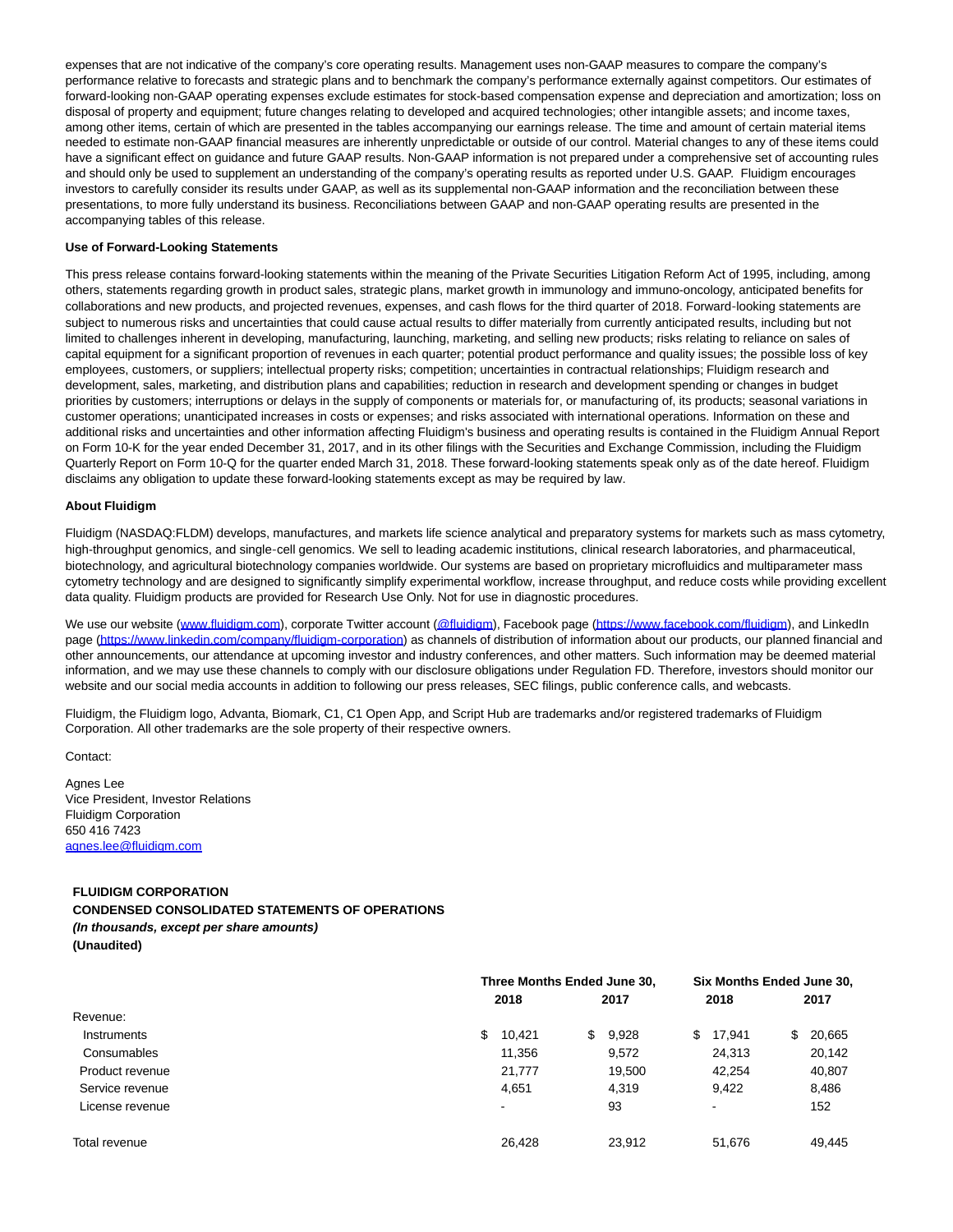Costs and expenses:

| Cost of product revenue                                        | 11,160          |    | 10,794    |    | 21,382    |    | 21,644    |  |
|----------------------------------------------------------------|-----------------|----|-----------|----|-----------|----|-----------|--|
| Cost of service revenue                                        | 1,680           |    | 1,169     |    | 3,278     |    | 2,288     |  |
| Research and development                                       | 7,386           |    | 7,461     |    | 14,642    |    | 15,986    |  |
| Selling, general and administrative                            | 18,987          |    | 20,975    |    | 37,792    |    | 43,551    |  |
| Total costs and expenses                                       | 39,213          |    | 40,399    |    | 77,094    |    | 83,469    |  |
| Loss from operations                                           | (12,785)        |    | (16, 487) |    | (25, 418) |    | (34, 024) |  |
| Interest expense                                               | (3,916)         |    | (1, 456)  |    | (5,805)   |    | (2,911)   |  |
| Other income, net                                              | 256             |    | 183       |    | 348       |    | 193       |  |
| Loss before income taxes                                       | (16, 445)       |    | (17,760)  |    | (30, 875) |    | (36, 742) |  |
| Income tax benefit                                             | 204             |    | 827       |    | 1,387     |    | 2,608     |  |
| Net loss                                                       | \$<br>(16, 241) | \$ | (16.933)  | \$ | (29, 488) | \$ | (34, 134) |  |
| Net loss per share, basic and diluted                          | \$<br>(0.42)    | \$ | (0.58)    | \$ | (0.76)    | \$ | (1.17)    |  |
| Shares used in computing net loss per share, basic and diluted | 39,003          |    | 29,344    |    | 38,930    |    | 29,292    |  |

**FLUIDIGM CORPORATION**

# **CONDENSED CONSOLIDATED BALANCE SHEETS**

(In thousands)

|                                             | June 30, 2018<br>(Unaudited) |    | December 31, 2017 (1) |
|---------------------------------------------|------------------------------|----|-----------------------|
| <b>ASSETS</b>                               |                              |    |                       |
| Current assets:                             |                              |    |                       |
| Cash and cash equivalents                   | \$<br>39,424                 | \$ | 58,056                |
| Short-term investments                      | 996                          |    | 5,080                 |
| Accounts receivable, net                    | 16,874                       |    | 15,049                |
| Inventories                                 | 15,251                       |    | 15,088                |
| Prepaid expenses and other current assets   | 2,702                        |    | 1,528                 |
| <b>Total current assets</b>                 | 75,247                       |    | 94,801                |
| Property and equipment, net                 | 10,424                       |    | 12,301                |
| Other non-current assets                    | 6,324                        |    | 7,541                 |
| Developed technology, net                   | 63,000                       |    | 68,600                |
| Goodwill                                    | 104,108                      |    | 104,108               |
| <b>Total assets</b>                         | \$<br>259,103                | \$ | 287,351               |
| <b>LIABILITIES AND STOCKHOLDERS' EQUITY</b> |                              |    |                       |
| <b>Current liabilities:</b>                 |                              |    |                       |
| Accounts payable                            | \$<br>6,642                  | \$ | 4,211                 |
| Accrued compensation and related benefits   | 11,880                       |    | 10,535                |
| Other accrued liabilities                   | 7,372                        |    | 8,490                 |
| Deferred revenue, current portion           | 10,756                       |    | 10,238                |
| <b>Total current liabilities</b>            | 36,650                       |    | 33,474                |
| Convertible notes, net                      | 166,758                      |    | 195,238               |
| Deferred tax liability, net                 | 14,068                       |    | 16,919                |
| Other non-current liabilities               | 6,794                        |    | 10,785                |
| <b>Total liabilities</b>                    | 224,270                      |    | 256,416               |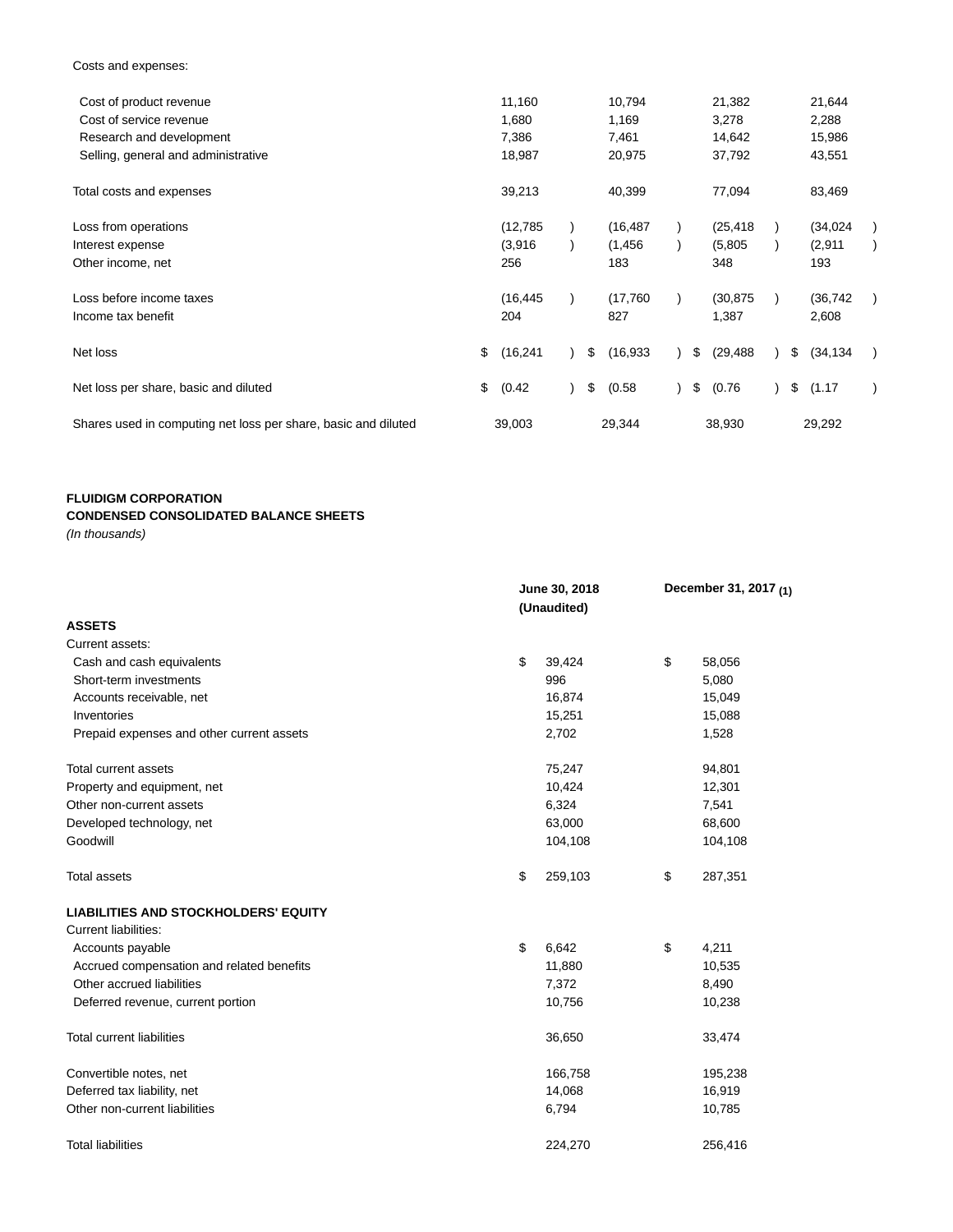| Total stockholders' equity                 |     | 34.833  | 30,935  |
|--------------------------------------------|-----|---------|---------|
| Total liabilities and stockholders' equity | \$. | 259.103 | 287.351 |

(1) Derived from audited consolidated financial statements

### **FLUIDIGM CORPORATION**

# **CONDENSED CONSOLIDATED STATEMENTS OF CASH FLOWS (In thousands) (Unaudited)**

|                                                                           | Six Months Ended June 30, |                        |           |               |  |  |  |  |  |  |
|---------------------------------------------------------------------------|---------------------------|------------------------|-----------|---------------|--|--|--|--|--|--|
|                                                                           | 2018                      |                        | 2017      |               |  |  |  |  |  |  |
| <b>Operating activities</b>                                               |                           |                        |           |               |  |  |  |  |  |  |
| Net loss                                                                  | \$<br>(29, 488)           | \$<br>$\lambda$        | (34,134   | $\mathcal{E}$ |  |  |  |  |  |  |
| Depreciation and amortization                                             | 6,015                     |                        | 4,088     |               |  |  |  |  |  |  |
| Stock-based compensation expense                                          | 3,754                     |                        | 4,775     |               |  |  |  |  |  |  |
| Amortization of developed technology                                      | 5,600                     |                        | 5,600     |               |  |  |  |  |  |  |
| Other non-cash items                                                      | (41)                      | $\lambda$              | (417)     | $\mathcal{E}$ |  |  |  |  |  |  |
| Changes in assets and liabilities, net                                    | (6, 339)                  | $\lambda$              | 3,310     |               |  |  |  |  |  |  |
| Net cash used in operating activities                                     | (20, 499)                 | $\lambda$              | (16, 778) | $\lambda$     |  |  |  |  |  |  |
| <b>Investing activities</b>                                               |                           |                        |           |               |  |  |  |  |  |  |
| Purchases of investments                                                  | (1, 451)                  | $\lambda$              | (1, 452)  |               |  |  |  |  |  |  |
| Proceeds from sales and maturities of investments                         | 5,541                     |                        | 23,375    |               |  |  |  |  |  |  |
| Purchases of property and equipment                                       | (154)                     | $\lambda$              | (834)     |               |  |  |  |  |  |  |
| Net cash (used in) provided by investing activities                       | 3,936                     |                        | 21,089    |               |  |  |  |  |  |  |
| <b>Financing activities</b>                                               |                           |                        |           |               |  |  |  |  |  |  |
| Payment of debt issuance costs                                            | (2,638)                   | $\mathcal{E}$          |           |               |  |  |  |  |  |  |
| Proceeds from issuance of common stock through stock plans, net of tax    | 562                       |                        | (46)      |               |  |  |  |  |  |  |
| Proceeds from exercise of stock options                                   | 24                        |                        |           |               |  |  |  |  |  |  |
| Payments for taxes related to net share settlement of equity awards       | (100)                     | $\mathcal{C}^{\prime}$ |           |               |  |  |  |  |  |  |
| Net cash (used in) provided by financing activities                       | (2, 152)                  | $\lambda$              | (46)      |               |  |  |  |  |  |  |
| Effect of foreign exchange rate fluctuations on cash and cash equivalents | 83                        |                        | 287       |               |  |  |  |  |  |  |
| Net (decrease) increase in cash and cash equivalents                      | (18, 632)                 | $\lambda$              | 4,552     |               |  |  |  |  |  |  |
| Cash and cash equivalents at beginning of period                          | 58,056                    |                        | 35,045    |               |  |  |  |  |  |  |
| Cash and cash equivalents at end of period                                | \$<br>39,424              | \$                     | 39,597    |               |  |  |  |  |  |  |

# **FLUIDIGM CORPORATION RECONCILIATION OF GAAP TO NON-GAAP FINANCIAL INFORMATION (In thousands, except per share amounts)**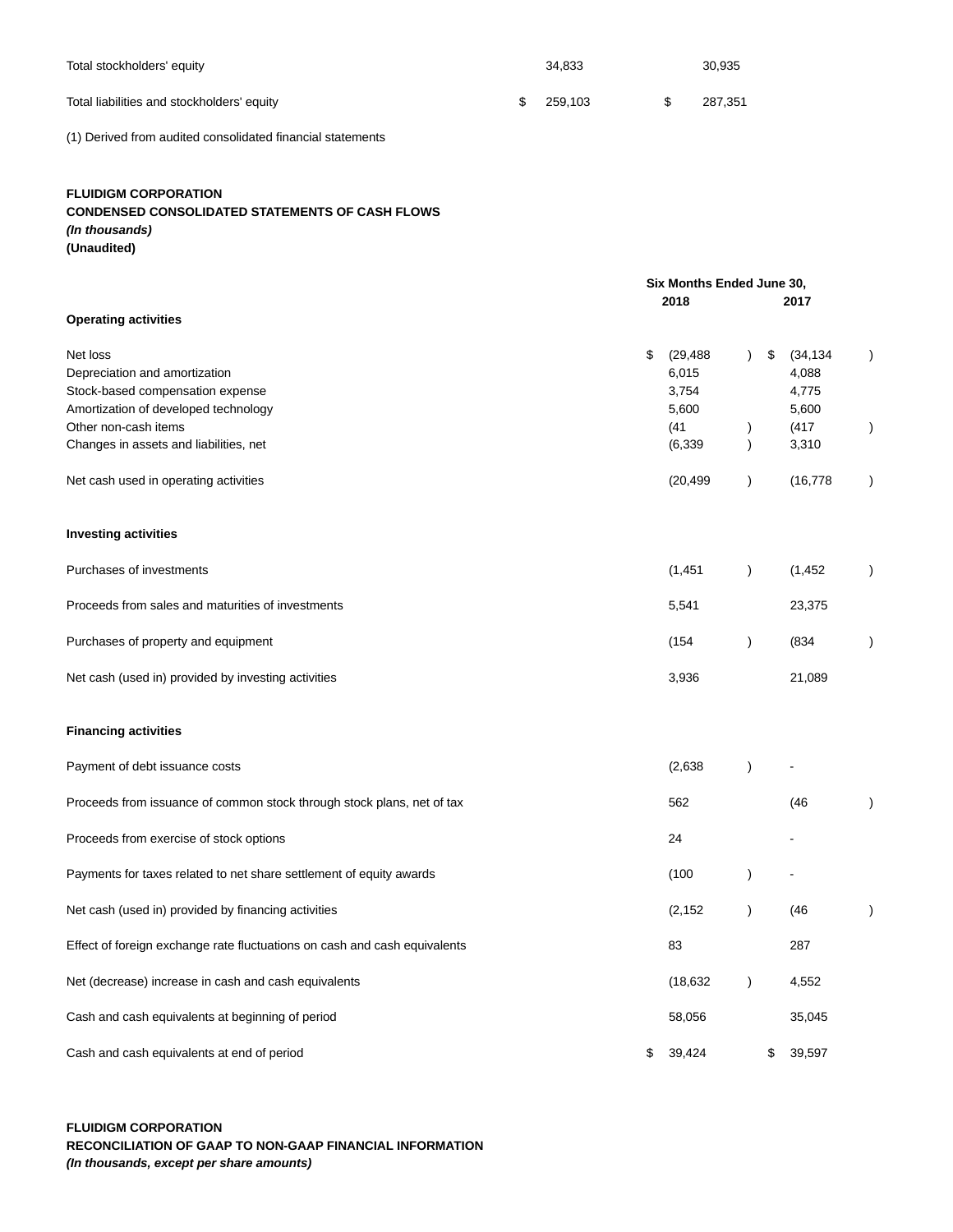### **(Unaudited)**

|                                                   |    | Three Months Ended June 30, |    |           | Six Months Ended June 30, |           |  |    |             |  |
|---------------------------------------------------|----|-----------------------------|----|-----------|---------------------------|-----------|--|----|-------------|--|
|                                                   |    | 2018                        |    | 2017      |                           | 2018      |  |    | 2017        |  |
| Net loss (GAAP)                                   | \$ | (16, 241)                   | \$ | (16, 933) | \$                        | (29,488)  |  | \$ | (34, 134)   |  |
| Stock-based compensation expense                  |    | 2,007                       |    | 2,329     |                           | 3,754     |  |    | 4,775       |  |
| Amortization of developed technology (a)          |    | 2,800                       |    | 2,800     |                           | 5,600     |  |    | 5,600       |  |
| Interest expense (b)                              |    | 3,916                       |    | 1,456     |                           | 5,805     |  |    | 2,911       |  |
| Depreciation and amortization                     |    | 1,409                       |    | 2,048     |                           | 2,842     |  |    | 3,919       |  |
| Benefit from acquisition related income taxes (c) |    | (711)                       |    | (655)     |                           | (1,627)   |  |    | (1,658)     |  |
| Net loss (Non-GAAP)                               | \$ | (6,820)                     | \$ | (8,955)   | \$                        | (13, 114) |  |    | \$ (18,587) |  |
| Shares used in net loss per share calculation -   |    |                             |    |           |                           |           |  |    |             |  |
| basic and diluted (GAAP and Non-GAAP)             |    | 39,003                      |    | 29,344    |                           | 38,930    |  |    | 29,292      |  |
| Net loss per share - basic and diluted (GAAP)     | S  | (0.42)                      | \$ | (0.58)    | \$                        | (0.76)    |  | \$ | (1.17)      |  |
| Net loss per share - basic and diluted (Non-GAAP) | S  | (0.17)                      | \$ | (0.31)    | \$                        | (0.34)    |  | \$ | (0.63)      |  |

### **ITEMIZED RECONCILIATION BETWEEN GAAP AND NON-GAAP PRODUCT MARGIN**

|                                          | Three Months Ended June 30, |    |        |   |          | Six Months Ended June 30. |          |      |  |  |  |
|------------------------------------------|-----------------------------|----|--------|---|----------|---------------------------|----------|------|--|--|--|
|                                          | 2018                        |    | 2017   |   | 2018     |                           | 2017     |      |  |  |  |
| Product margin (GAAP)<br>\$.             | 10.617                      | \$ | 8.706  |   | \$20,872 |                           | \$19,163 |      |  |  |  |
| Amortization of developed technology (a) | 2.800                       |    | 2.800  |   | 5.600    |                           | 5,600    |      |  |  |  |
| Depreciation and amortization (d)        | 509                         |    | 543    |   | 1.019    |                           | 1.094    |      |  |  |  |
| Stock-based compensation expense (d)     | 221                         |    | 229    |   | 425      |                           | 569      |      |  |  |  |
| Product margin (Non-GAAP)<br>\$.         | 14.147                      | \$ | 12.278 |   | \$27.916 |                           | \$26,426 |      |  |  |  |
| Product margin percentage (GAAP)         | %<br>48.8                   |    | 44.6   | % | 49.4     | %                         | 47.0     | $\%$ |  |  |  |
| Product margin percentage (Non-GAAP)     | %<br>65.0                   |    | 63.0   | % | 66.1     | %                         | 64.8     | $\%$ |  |  |  |

## **ITEMIZED RECONCILIATION BETWEEN GAAP AND NON-GAAP OPERATING EXPENSES**

|                                      | Three Months Ended June 30, |  |         |  |          |  |  | Six Months Ended June 30, |  |  |  |
|--------------------------------------|-----------------------------|--|---------|--|----------|--|--|---------------------------|--|--|--|
|                                      | 2018                        |  | 2017    |  | 2018     |  |  | 2017                      |  |  |  |
| Operating expenses (GAAP)            | 26.373                      |  | 28.436  |  | \$52.434 |  |  | \$59.537                  |  |  |  |
| Stock-based compensation expense (e) | (1.786                      |  | (2.100) |  | (3.329)  |  |  | (4,206)                   |  |  |  |
| Depreciation and amortization (e)    | (900)                       |  | (1.505  |  | (1.823)  |  |  | (2,825)                   |  |  |  |
| Operating expenses (Non-GAAP)        | 23.687                      |  | 24.831  |  | \$47.282 |  |  | \$ 52,506                 |  |  |  |

### **ITEMIZED RECONCILIATION BETWEEN GAAP AND NON-GAAP LOSS FROM OPERATIONS**

|                                          | Three Months Ended June 30, |  |         |  |                | Six Months Ended June 30, |                |  |
|------------------------------------------|-----------------------------|--|---------|--|----------------|---------------------------|----------------|--|
|                                          | 2018                        |  | 2017    |  | 2018           |                           | 2017           |  |
| Loss from operations (GAAP)              | (12,785                     |  | (16.487 |  | $$^{(25,418)}$ |                           | $$^{(34,024)}$ |  |
| Stock-based compensation expense         | 2.007                       |  | 2.329   |  | 3.754          |                           | 4.775          |  |
| Amortization of developed technology (a) | 2.800                       |  | 2.800   |  | 5.600          |                           | 5,600          |  |
| Depreciation and amortization (e)        | 1.409                       |  | 2.048   |  | 2.842          |                           | 3.919          |  |
| Loss from operations (Non-GAAP)          | (6, 569)                    |  | (9,310) |  | (13,222)       |                           | (19,730)       |  |

(a) represents amortization of developed technology in connection with the DVS acquisition

(b) represents interest expense on Senior Convertible Notes

(c) represents the tax impact on the purchase of intangible assets in connection with the DVS acquisition